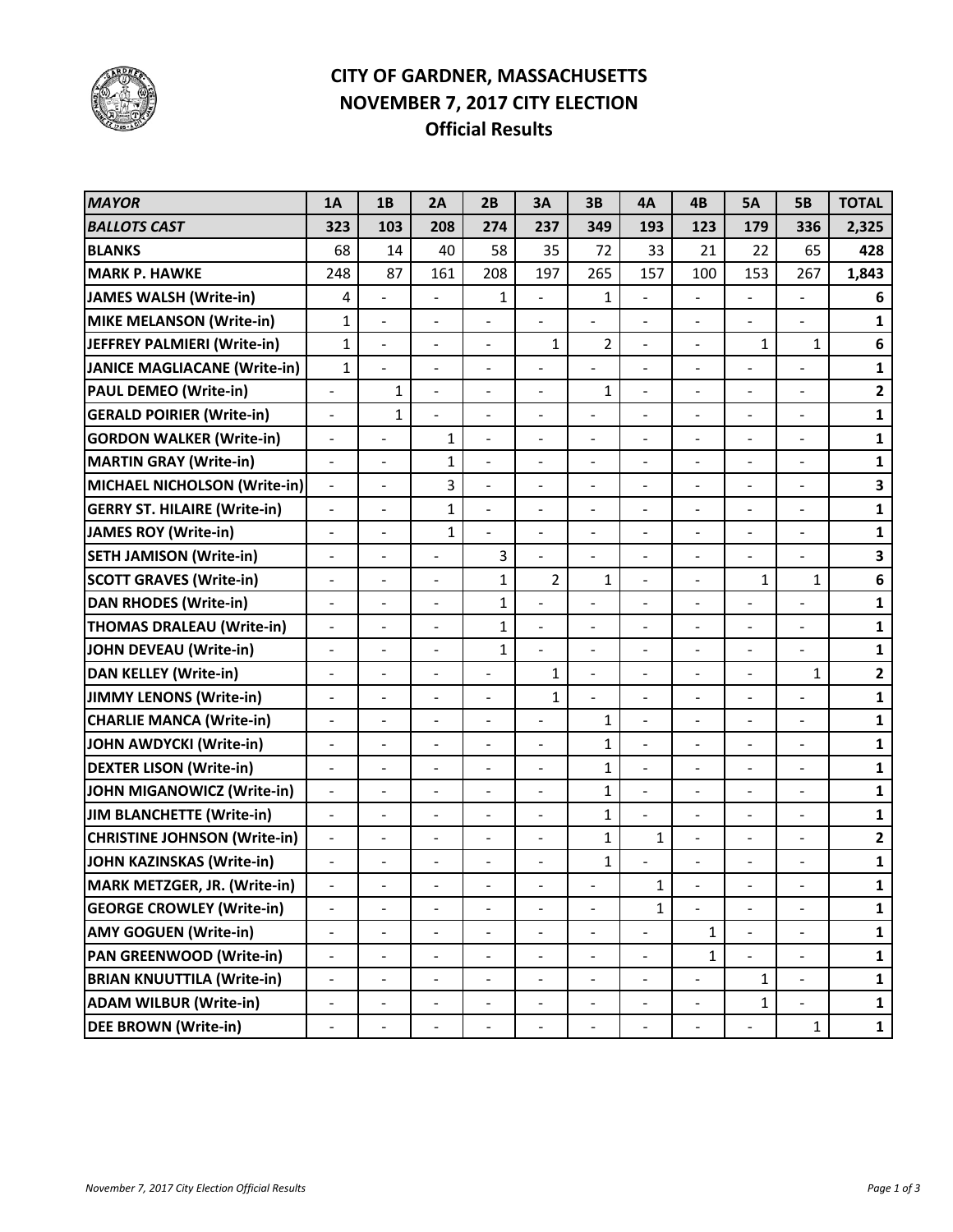

## **CITY OF GARDNER, MASSACHUSETTS NOVEMBER 7, 2017 CITY ELECTION**

**Official Results**

| <b>COUNCILLOR AT LARGE</b>                   | <b>1A</b>                    | 1B                       | 2A                       | 2B                       | 3A                       | 3B                       | 4A                       | 4B                           | <b>5A</b>      | <b>5B</b>                | <b>TOTAL</b> |
|----------------------------------------------|------------------------------|--------------------------|--------------------------|--------------------------|--------------------------|--------------------------|--------------------------|------------------------------|----------------|--------------------------|--------------|
| <b>BALLOTS CAST</b>                          | 323                          | 103                      | 208                      | 274                      | 237                      | 349                      | 193                      | 123                          | 179            | 336                      | 2,325        |
| <b>BLANKS</b>                                | 566                          | 141                      | 322                      | 424                      | 411                      | 645                      | 296                      | 207                          | 283            | 509                      | 3,804        |
| <b>SCOTT J. GRAVES</b>                       | 154                          | 58                       | 111                      | 152                      | 128                      | 177                      | 123                      | 66                           | 96             | 203                      | 1,268        |
| <b>CHRISTINE A. JOHNSON</b>                  | 127                          | 53                       | 88                       | 114                      | 104                      | 131                      | 96                       | 66                           | 79             | 177                      | 1,035        |
| <b>RONALD F. CORMIER</b>                     | 228                          | 67                       | 130                      | 155                      | 137                      | 207                      | 115                      | 67                           | 101            | 200                      | 1,407        |
| <b>PAUL G. TASSONE</b>                       | 142                          | 45                       | 97                       | 125                      | 77                       | 132                      | 79                       | 36                           | 66             | 133                      | 932          |
| <b>DEXTER A. LISON</b>                       | 62                           | 25                       | 51                       | 52                       | 52                       | 61                       | 47                       | 44                           | 42             | 90                       | 526          |
| JEFFREY M. PALMIERI                          | 79                           | 23                       | 59                       | 98                       | 73                       | 106                      | 62                       | 43                           | 60             | 113                      | 716          |
| <b>CRAIG R. CORMIER</b>                      | 183                          | 59                       | 102                      | 128                      | 121                      | 178                      | 101                      | 56                           | 95             | 160                      | 1,183        |
| <b>MATTHEW C.J. VANCE</b>                    | 133                          | 49                       | 86                       | 119                      | 84                       | 126                      | 75                       | 51                           | 83             | 128                      | 934          |
| <b>JAMES S. BOONE</b>                        | 159                          | 58                       | 112                      | 151                      | 124                      | 168                      | 89                       | 57                           | 96             | 172                      | 1,186        |
| <b>EDWARD A. GRAVEL</b>                      | 113                          | 40                       | 89                       | 124                      | 111                      | 162                      | 74                       | 45                           | 73             | 131                      | 962          |
| <b>FRANCIS P. ROCCA (Write-in)</b>           | $\qquad \qquad \blacksquare$ | $\overline{\phantom{0}}$ | 1                        | $\overline{\phantom{0}}$ | $\overline{\phantom{0}}$ | $\overline{\phantom{0}}$ | $\overline{\phantom{0}}$ | $\qquad \qquad \blacksquare$ | -              | $\overline{\phantom{0}}$ | 1            |
| <b>DARCIE JAMISON (Write-in)</b>             | $\overline{\phantom{0}}$     |                          | $\overline{a}$           | 1                        | $\overline{\phantom{a}}$ | $\overline{\phantom{a}}$ |                          |                              |                | $\overline{\phantom{0}}$ | 1            |
| <b>PAUL DEMEO (Write-in)</b>                 | ÷,                           | $\overline{a}$           | $\overline{\phantom{a}}$ | 1                        | $\overline{\phantom{0}}$ | ÷,                       | $\overline{\phantom{a}}$ | $\overline{\phantom{a}}$     | $\overline{a}$ | $\overline{a}$           | 1            |
| <b>ISAAC CROTEAU (Write-in)</b>              | $\overline{\phantom{0}}$     |                          | $\overline{\phantom{a}}$ |                          | $\overline{\phantom{0}}$ | 1                        |                          | $\overline{a}$               |                | $\overline{\phantom{0}}$ | $\mathbf 1$  |
| <b>CORTNEY KIEWEL (Write-in)</b>             | $\overline{a}$               | $\overline{\phantom{m}}$ | $\overline{\phantom{a}}$ | ÷                        | ۰                        | $\overline{a}$           | $\mathbf{1}$             | $\overline{a}$               | $\overline{a}$ | ÷                        | $\mathbf{1}$ |
|                                              |                              |                          |                          |                          |                          |                          |                          |                              |                |                          |              |
| <b>WARD ONE COUNCILLOR</b>                   | <b>1A</b>                    | 1B                       | 2A                       | 2B                       | 3A                       | <b>3B</b>                | 4A                       | 4B                           | <b>5A</b>      | <b>5B</b>                | <b>TOTAL</b> |
| <b>BALLOTS CAST</b>                          | 323                          | 103                      |                          |                          |                          |                          |                          |                              |                |                          | 426          |
| <b>BLANKS</b>                                | 68                           | 22                       |                          |                          |                          |                          |                          |                              |                |                          | 90           |
| <b>JAMES M. WALSH</b>                        | 249                          | 78                       |                          |                          |                          |                          |                          |                              |                |                          | 327          |
| JAY D. DRAKE (Write-in)                      | $\mathbf{1}$                 |                          |                          |                          |                          |                          |                          |                              |                |                          | $\mathbf{1}$ |
| JOSHUA CORMIER (Write-in)                    | 2                            | $\mathbf{1}$             |                          |                          |                          |                          |                          |                              |                |                          | 3            |
| <b>SHELLY HAWKE (Write-in)</b>               | 2                            | $\overline{a}$           |                          |                          |                          |                          |                          |                              |                |                          | $\mathbf{2}$ |
| <b>ELIZABETH KAZINSKAS (Write-in)</b>        | $\mathbf{1}$                 | $\blacksquare$           |                          |                          |                          |                          |                          |                              |                |                          | $\mathbf 1$  |
| <b>KENNETH ARSENAULT (Write-in)</b>          | $\frac{1}{2}$                | $\mathbf{1}$             |                          |                          |                          |                          |                          |                              |                |                          | $\mathbf 1$  |
| <b>ROCCO SICILIANO (Write-in)</b>            | $\blacksquare$               | $\mathbf{1}$             |                          |                          |                          |                          |                          |                              |                |                          | $\mathbf 1$  |
| WARD TWO COUNCILLOR                          | 1A                           | 1B                       | 2A                       | 2В                       | ЗΑ                       | 3В                       | 4А                       | 4В                           | 5А             | 5В                       | TOTAL        |
| <b>BALLOTS CAST</b>                          |                              |                          | 208                      | 274                      |                          |                          |                          |                              |                |                          | 2,325        |
| <b>BLANKS</b>                                |                              |                          |                          |                          |                          |                          |                          |                              |                |                          |              |
|                                              |                              |                          | 38                       | 45                       |                          |                          |                          |                              |                |                          | 83           |
| <b>ELIZABETH J. KAZINSKAS</b>                |                              |                          | 170                      | 227                      |                          |                          |                          |                              |                |                          | 397          |
| <b>DAVID CLAPHEM (Write-in)</b>              |                              |                          | $\overline{\phantom{a}}$ | $\mathbf{1}$             |                          |                          |                          |                              |                |                          | 1            |
| THOMAS DRALEAU (Write-in)                    |                              |                          | $\overline{\phantom{a}}$ | $\mathbf{1}$             |                          |                          |                          |                              |                |                          | $\mathbf{1}$ |
|                                              |                              |                          |                          |                          |                          |                          |                          |                              |                |                          |              |
| <b>WARD THREE COUNCILLOR</b>                 | 1A                           | 1B                       | 2A                       | 2B                       | 3A                       | 3B                       | 4A                       | 4B                           | <b>5A</b>      | <b>5B</b>                | <b>TOTAL</b> |
| <b>BALLOTS CAST</b>                          |                              |                          |                          |                          | 237                      | 349                      |                          |                              |                |                          | 586          |
| <b>BLANKS</b><br><b>NATHAN RYAN BOUDREAU</b> |                              |                          |                          |                          | 39<br>198                | 70<br>279                |                          |                              |                |                          | 109<br>477   |